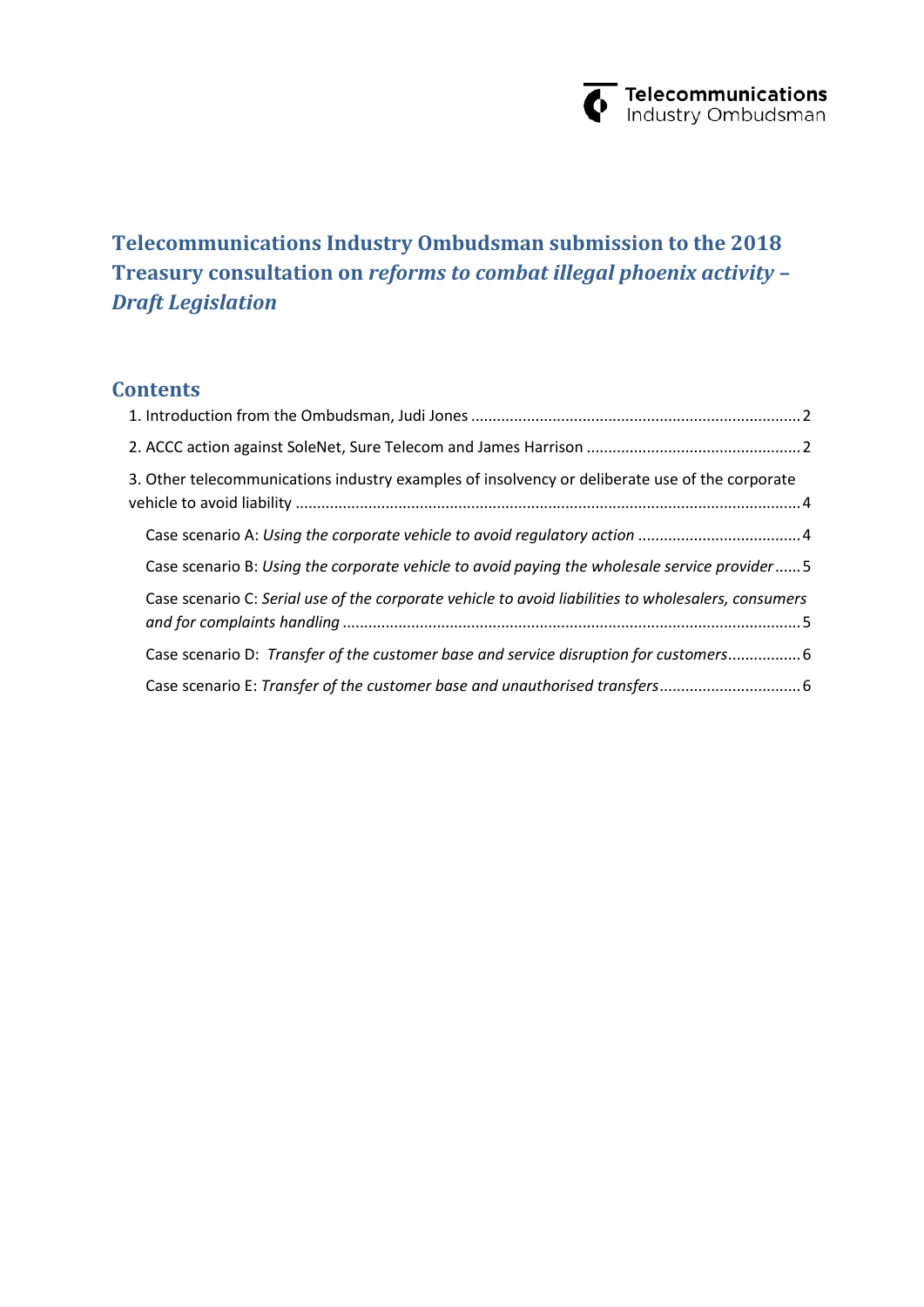## <span id="page-1-0"></span>**1. Introduction from the Ombudsman, Judi Jones**

I welcome the proposed measures in the exposure draft *Treasury Laws Amendment (Combatting Illegal Phoenixing) Bill 2018* to disrupt and deter illegal phoenix activity.

The new offences for directors and other parties who conduct and facilitate illegal phoenix transactions (such as pre-insolvency advisers, accountants, lawyers and other business advisers) as well as enhanced powers for liquidators and ASIC are likely to affect the telecommunications service sector.

This submission discusses the types of cases my office deals with to provide reference points for where the reforms could be applied to telecommunications services. The cases provide an illustrative sample of what could be a wider issue.

I believe the reforms could be complemented by the introduction of an ACMA-administered registration requirement for telecommunications service providers. This could address illegal phoenix activity by requiring directors to demonstrate a history of good trading practices in order to initially register as a provider of telecommunications services;<sup>[1](#page-1-2)</sup> and provide a further check point if a new corporate entity gains the customer base.

Through the complaints my office handles and what I see from changes in my scheme's membership, I see a close correlation between:

- insolvency or deliberate use of the corporate vehicle to avoid regulatory action and company debts (such as significant monetary amounts owed to an upstream wholesale service provider, or monetary amounts owed to my office for complaints handling);
- transfer of the customer base from one retail service provider to another (with the same person appearing to control management of the company as a director or shadow director);
- a spike in complaints to my office often involving unauthorised customer transfers between companies, and other issues. When complaining, consumers may report issues such as service disruption or disconnection, the provider not responding to their complaint, not having consented to any transfer and disputed charges, and on occasion harassment during debt collection.

I will continue to work closely with industry and regulators (ASIC, ACCC and ACMA) to promote trust and confidence in the regulatory system, reduce complaints and to safeguard consumers.

### <span id="page-1-1"></span>**2. ACCC action against SoleNet, Sure Telecom and James Harrison**

In 2016 – 2017, the ACCC successfully prosecuted Solenet, SureTelecom and James Harrison for contraventions of the *Australian Consumer Law*.

The Telecommunications Industry Ombudsman received many complaints from affected customers about this group of companies. The complaints supported the ACCC action by illustrating the consumer detriment that flows from illegal phoenix activity.

The case is on the public record as showing how:

- insolvency and the corporate vehicle can be deliberately used to avoid regulatory action and company debts;
- the customer base was transferred a number of times from one retail service provider to another to avoid creditor action, and these companies were controlled by the same director, James Harrison;

[https://www.tio.com.au/\\_\\_data/assets/pdf\\_file/0020/257231/Consumer-Safeguards-Review-TIO](https://www.tio.com.au/__data/assets/pdf_file/0020/257231/Consumer-Safeguards-Review-TIO-submission.PDF)[submission.PDF](https://www.tio.com.au/__data/assets/pdf_file/0020/257231/Consumer-Safeguards-Review-TIO-submission.PDF)

<span id="page-1-2"></span> $1$  Telecommunications Industry Ombudsman, Submission to the Consumer Safeguards Review (Part A: Redress and Complaints Handling) (August 2018), 49. See: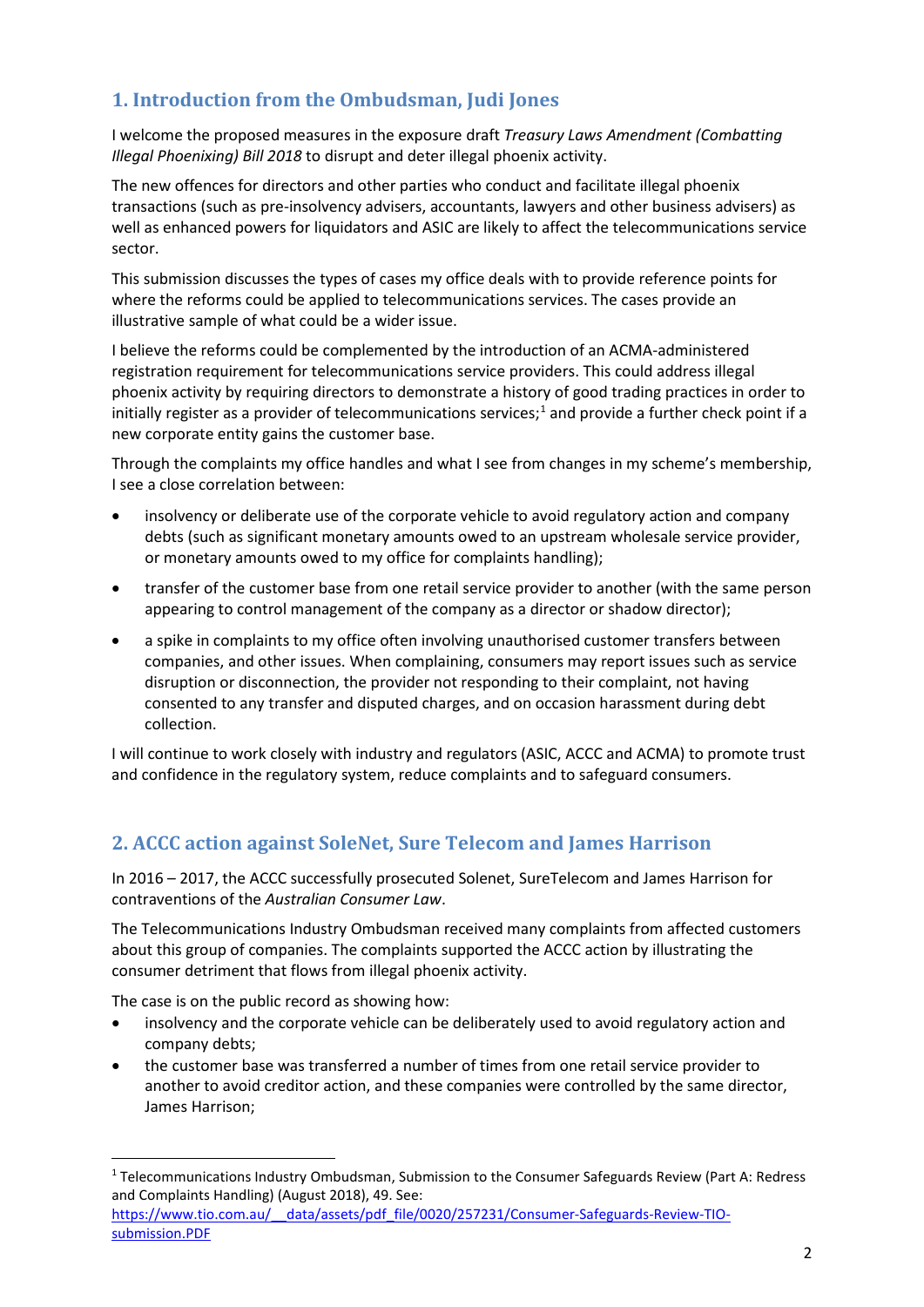• consumers were impacted in terms of service disruption, not having consented to the transfer, unexpectedly having to dispute charges, harassment and coercion in debt collection and complaining to the Telecommunications Industry Ombudsman because their provider was unresponsive.

The Telecommunications Industry Ombudsman brought this matter to the attention of the ACMA and ACCC.

Between April 2016 and March 2017, the ACCC successfully prosecuted SoleNet, Sure Telecom and the director of these companies, James Harrison in the Federal Court of Australia.<sup>[2](#page-2-0)</sup>

The court ordered the payment of \$250,000 in pecuniary penalties, that James Harrison be disqualified from managing corporations for three years, and that consumers be refunded.<sup>[3](#page-2-1)</sup>

The court found Mr Harrison had engaged in a system of conduct or pattern of behaviour that was unconscionable in all the circumstances by restructuring companies to avoid regulatory sanctions and unpaid debts.<sup>[4](#page-2-2)</sup>

The court found the key elements of the system or pattern of conduct were:<sup>[5](#page-2-3)</sup>

- successively transferring the customer contract to another provider without the customer's knowledge or informed consent (customers were unaware they had been transferred because the successor company used the same trading name, letterhead, address and logo as the previous company);
- gaining providers made successive demands of customers for early termination and cancellation fees without any contractual basis when customers sought to cancel their contract; and if consumers did not pay, they were threatened with legal action or referral to debt collection agencies or law firms;
- some of the affected consumers included those who were in a weaker bargaining position because they could not afford early termination fees, such as pensioners.

The case charts how the timing of insolvency and deliberate use of the corporate vehicle were used to avoid ACMA regulatory action and paying significant debts owed to upstream wholesale service companies (some of which became insolvent). The timing of unauthorised transfers of the customer base coincided with the wholesaler taking credit management action.<sup>[6](#page-2-4)</sup>

[release/harrison-telecommunications-companies-engaged-in-unconscionable-conduct](https://www.accc.gov.au/media-release/harrison-telecommunications-companies-engaged-in-unconscionable-conduct)

<span id="page-2-0"></span> <sup>2</sup> ACCC v Harrison [2016] FCA 1543

<span id="page-2-1"></span><sup>3</sup> ACCC, Media Release MR 21/17 *SoleNet and Sure Telecom banned from operating telco services* (3 March 2017). See[: https://www.accc.gov.au/media-release/solenet-and-sure-telecom-banned-from-operating-telco](https://www.accc.gov.au/media-release/solenet-and-sure-telecom-banned-from-operating-telco-services)[services](https://www.accc.gov.au/media-release/solenet-and-sure-telecom-banned-from-operating-telco-services)

<span id="page-2-2"></span><sup>4</sup> As above for note 2, [10]; and ACCC, Medial Release MR 251/16 *Harrison Telecommunications companies engaged in unconscionable conduct* (21 December 2016). See: [https://www.accc.gov.au/media-](https://www.accc.gov.au/media-release/harrison-telecommunications-companies-engaged-in-unconscionable-conduct)

<span id="page-2-3"></span><sup>&</sup>lt;sup>5</sup> As above for note 2,  $[125] - [131]$ <br><sup>6</sup> As above for note 2,  $[32] - [79]$ 

<span id="page-2-4"></span>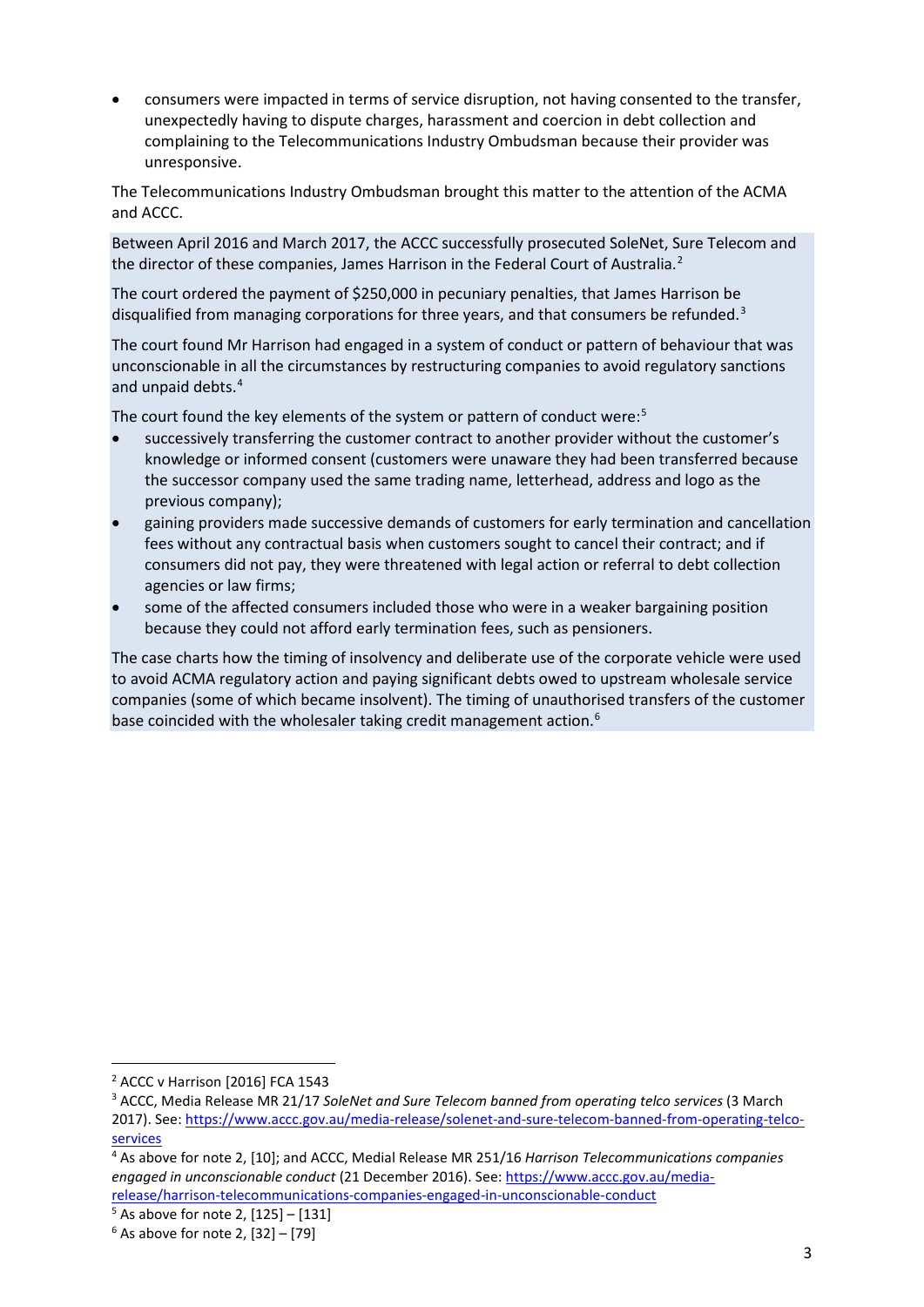# <span id="page-3-0"></span>**3. Other telecommunications industry examples of insolvency or deliberate use of the corporate vehicle to avoid liability**

Through our handling of residential and small business consumer complaints, the Telecommunications Industry Ombudsman has insight into illegal phoenix activity in the telecommunications industry.

**Case scenarios A** to **E** provide other examples of how retail providers in the telecommunications service sector use insolvency and the corporate vehicle to deliberately avoid liability.

A common theme is the considerable monetary amounts owed to an upstream wholesale service provider – which we have learned can range between ten to hundred thousands of dollars depending on the circumstances. This coincides with unauthorised customer transfers to a new company controlled by the same directors. In other cases, the provider may be seeking to avoid regulatory action.

Residential and small business customers who are transferred between telecommunications companies without their consent can be impacted in several ways, including:

- losing money including small business financial loss;
- disruption to their internet or landline service connection or disconnection;
- confusion and distress caused by the lack of service and no response from their telecommunications service provider, having greater impacts on vulnerable and disadvantaged consumers.

The Telecommunications Industry Ombudsman notes the Bill is drafted sufficiently broadly to capture the transfer of the customer base as an asset.<sup>[7](#page-3-2)</sup>

### <span id="page-3-1"></span>**Case scenario A:** *Using the corporate vehicle to avoid regulatory action*

In 2015, a number of residential and small business consumers complained to the Telecommunications Industry Ombudsman about being transferred away from their existing internet and landline service provider without their consent. A common theme was the unauthorised transfer followed an unsolicited telemarketing call, where the customer was led to believe they were talking to a major retail competitor.

Our systemic investigation found the provider (company A1) had transferred its customer base (before ceasing to trade) to a gaining provider (company A2), with both companies A1 and A2 having similar trading names, and the controlling director of A1 appearing to become the shadow director of A2.

Our systemic investigation also found this director co-directed at least three other telecommunications retail service companies that were members of the scheme between 2011 and 2015. These three companies generated a sizeable number of complaints to the Telecommunications Industry Ombudsman for similar complaints issues (with the ACMA and ACCC taking enforcement action against one particular company). The customer base of all three companies were ultimately sold by the receiver to another unrelated retail provider. The Telecommunications Industry Ombudsman reported the systemic findings about the use of the corporate vehicle, directorships and consumer impacts to ASIC.

Within a year of company A2 having joined the Telecommunications Industry Ombudsman, over 55 complaints were received about alleged unauthorised transfer of services and other related issues.

Around the same time, the Ombudsman received notice that the customer base of A2 had been transferred to another provider (company A3) with a similar name, and the same shadow director appearing to continue to operate in the background.

<span id="page-3-2"></span> <sup>7</sup> *Treasury Laws Amendment (Combatting Illegal Phoenixing) Bill 2018*, Part 1 to update the *Corporations Act 2001*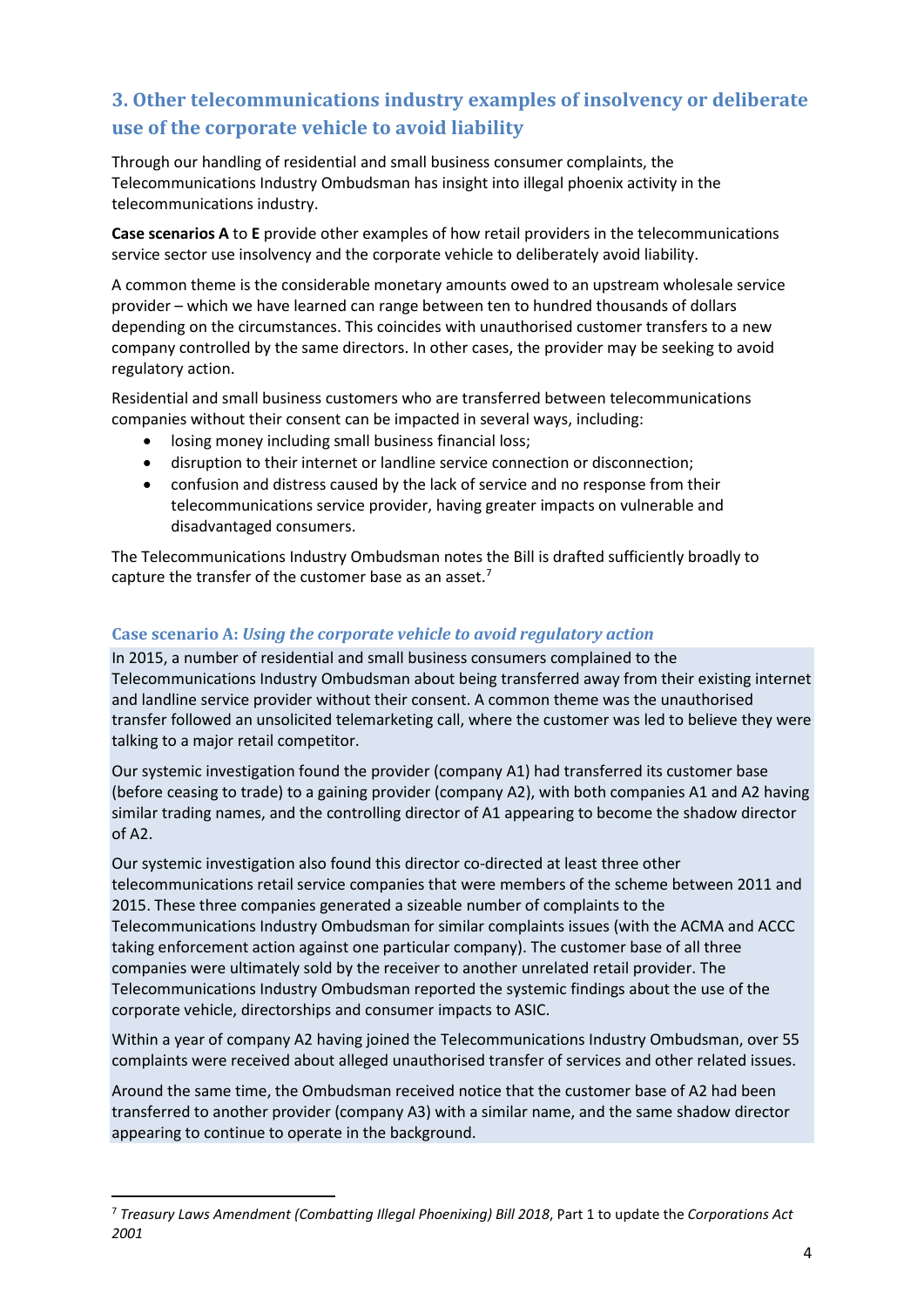In late 2016, the Ombudsman referred the matter to the ACMA for consideration as to whether customer transfers met the notice requirements in the *Telecommunications Consumer Protections Code (TCP Code)*. [8](#page-4-2)

#### <span id="page-4-0"></span>**Case scenario B:** *Using the corporate vehicle to avoid paying the wholesale service provider*

In early 2016, the Telecommunications Industry Ombudsman observed a spike in complaints about a retail service provider (company B1) involving issues such as unauthorised transfers, disputed connection fees and faults. These matters were reported to the ACMA following a systemic investigation.

Around the same time, company B1 transferred its customer base to another provider (company B2) before company B1 ceased to trade. On company B2 becoming a member of our scheme, the Telecommunications Industry Ombudsman started to receive complaints about B2 raising customer prices on landline services. Company B2 was unresponsive. By 2017, the Telecommunications Industry Ombudsman had received over 100 complaints about company B2.

Our systemic investigation found:

- a wholesale service provider was taking credit management action against company B2 and another company B3 for unpaid debts;
- companies B2 and B3 shared the same registered premises, and on visiting the premise, the Telecommunications Industry Ombudsman found the office vacated;
- the customer base of company B2 had been sold to company B4 and the customer base of company B3 had been sold to company B5. B5 was a wholesale service provider who bought the customer base to recover losses from unpaid wholesale service fees;
- the director of company B2 appeared to be a shadow director across a number of the companies.

The Telecommunications Industry Ombudsman reported the matter to the ACMA for potential noncompliance with the Telecommunications Industry Ombudsman scheme.[9](#page-4-3)

### <span id="page-4-1"></span>**Case scenario C:** *Serial use of the corporate vehicle to avoid liabilities to wholesalers, consumers and for complaints handling*

In 2014, the telecommunications retail service provider successively changed to a new company three times, using similar trading names. With each company change, the directorship changed with the same person initially being sole director, appearing to become a shadow director and appointing relatives as the director.

On each occasion, the customer base was transferred to the new company without any prior notice given to, or explicit consent obtained from customers.

By changing to a new company, the provider avoided having to:

- pay outstanding amounts to its wholesale provider;
- refund affected consumers who were complaining about early disconnection and unauthorised transfers;
- pay outstanding complaints handling fees to the Telecommunications Industry Ombudsman.

The Ombudsman referred this matter to the ACMA for consideration of whether the customer notice requirements in the *TCP Code* were met. [10](#page-4-4)

<span id="page-4-2"></span> <sup>8</sup> *Telecommunications Consumer Protections Code* (C628:2015, incorporating variation No. 1/2018)*,* clauses 7.4 and 7.5

<span id="page-4-3"></span><sup>9</sup> *Telecommunications (Consumer Protections and Service Standards) Act 1999,* s128 and 132

<span id="page-4-4"></span><sup>10</sup> As above for note 8